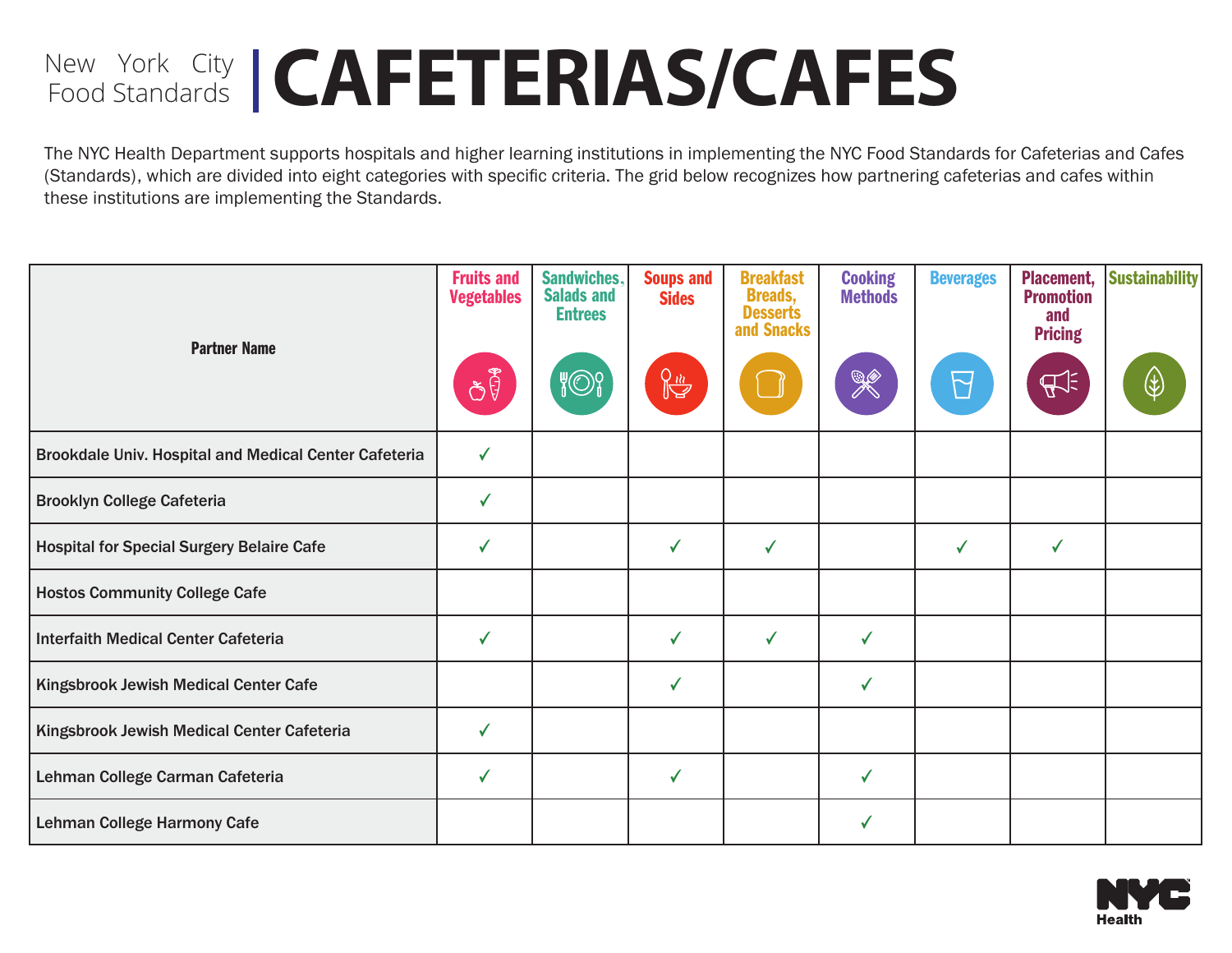| <b>Partner Name</b>                                                | <b>Fruits and</b><br><b>Vegetables</b><br>ðÝ | <b>Sandwiches,</b><br><b>Salads and</b><br><b>Entrees</b> | <b>Soups and</b><br><b>Sides</b><br>$\frac{Q_1 Q_2}{\sqrt{2}}$ | <b>Breakfast</b><br><b>Breads,</b><br><b>Desserts</b><br>and Snacks | <b>Cooking</b><br><b>Methods</b><br>K | <b>Beverages</b><br>$\overline{\mathsf{M}}$ | <b>Placement,</b><br><b>Promotion</b><br>and<br><b>Pricing</b><br>$E_{\pm}$ | <b>Sustainability</b> |
|--------------------------------------------------------------------|----------------------------------------------|-----------------------------------------------------------|----------------------------------------------------------------|---------------------------------------------------------------------|---------------------------------------|---------------------------------------------|-----------------------------------------------------------------------------|-----------------------|
| Lehman College Underground Lounge                                  | ✓                                            |                                                           |                                                                |                                                                     |                                       |                                             |                                                                             |                       |
| Memorial Sloan Kettering Cancer Center Cafeteria                   | ✓                                            |                                                           |                                                                | ✓                                                                   |                                       | ✓                                           |                                                                             |                       |
| Montefiore Jack D. Weiler Hospital Cafeteria                       | ✓                                            | $\checkmark$                                              | ✓                                                              | $\checkmark$                                                        | $\checkmark$                          | $\checkmark$                                | $\checkmark$                                                                |                       |
| Montefiore Moses Hospital Cafeteria                                | ✓                                            | $\checkmark$                                              | ✓                                                              | ✓                                                                   | ✓                                     | $\checkmark$                                |                                                                             |                       |
| Montefiore Wakefield Hospital Cafeteria                            | ✓                                            |                                                           |                                                                | ✓                                                                   | ✓                                     | ✓                                           |                                                                             |                       |
| The Mount Sinai Hospital Plaza Cafeteria                           | ✓                                            |                                                           |                                                                |                                                                     |                                       |                                             |                                                                             |                       |
| New York Community Hospital Cafeteria                              |                                              |                                                           | $\checkmark$                                                   | $\checkmark$                                                        | $\checkmark$                          |                                             | $\checkmark$                                                                |                       |
| NewYork-Presbyterian /<br>Weill Cornell Medical Center Garden Cafe | ✔                                            |                                                           |                                                                |                                                                     | ✓                                     | $\checkmark$                                |                                                                             |                       |
| Richmond University Medical Center Cafeteria                       | ✓                                            | $\checkmark$                                              | $\checkmark$                                                   | $\checkmark$                                                        |                                       |                                             | $\checkmark$                                                                |                       |
| St. Barnabas Hospital Cafeteria                                    | ✓                                            |                                                           |                                                                |                                                                     |                                       |                                             |                                                                             |                       |
| St. John's Episcopal Hospital Rock Cafe                            | ✓                                            |                                                           |                                                                |                                                                     |                                       |                                             |                                                                             |                       |
| St. John's Episcopal Hospital Seaside Cafe                         |                                              |                                                           | ✓                                                              |                                                                     | $\checkmark$                          |                                             |                                                                             |                       |